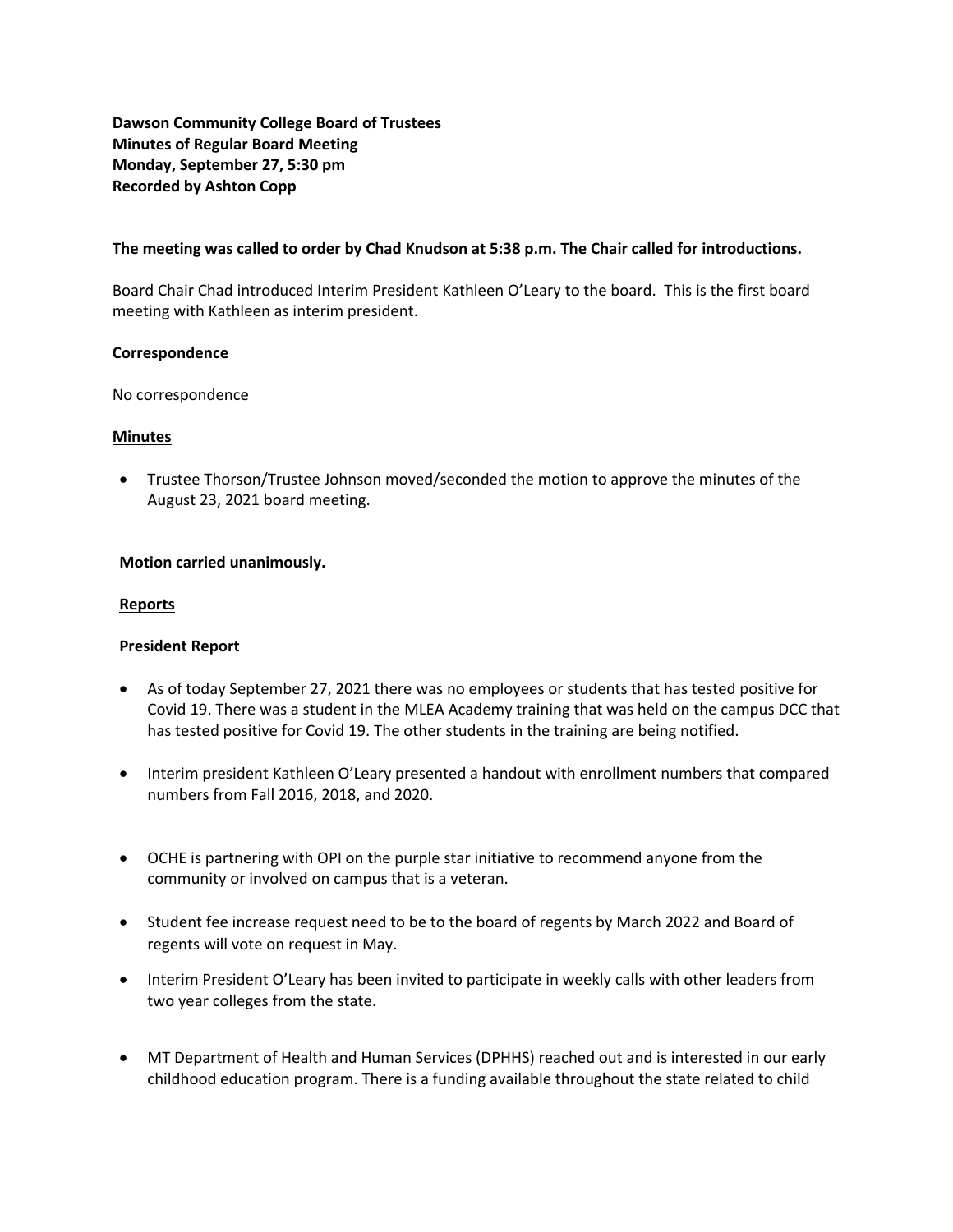care. Hoping to partner with DCC to use the funding providing training to child care providers around the area and have that align with our early childhood program.

- MT Department of Corrections interested in expanding training opportunities for any of the offenders. MT Department of Corrections are hoping that DC will be interested in different avenues of instruction.
- Audit 2021 will be presented to the legislative audit committee on October 20. Legislative committee changed the process for the community colleges.
- FY 2022 Legislative committee has left it up to the Two year colleges to contract and line up their own auditors. The new process will be important to the get that going quickly. There Federal deadline of March 31.
- TAC doing an analysis on the agreement with TAC and the number of maurita students we are serving. Analyzing how much time we are putting in and what we are getting out. Interim President O'Leary will have a recommendation to the board next meeting to see if we want to continue DCC partnership with TAC or letting it go.
- Financial aid contract with the third party vendor will be routed for signature this week. Justin mentioned that need to figure a timeline for implementation.
- Food service contract ended on September 20. Spoke with vendors and extended short term to the end of the month. The vendors also agreed to go until the end of the semester. Justin, Leslie, Doug and Kathleen will meet after board meeting to work out details.
- Interim President O'Leary has reached out to accounting firm Anderson ZurMuehlen to help get finances in order. Contract being worked on now and have begun requesting information from Doug and his team.
- Doug shared that some of the grants are complete and some are coming down to the wire to finish.
- Trustee Wilondek asked how the housing situation was. Twenty extra beds and students are adjusting well.
- Chairman Knudson mentioned that in the past the board has approved tuition and fees in November he would like to continue that.

# **Finance Committee Meeting**

• No Meeting held.